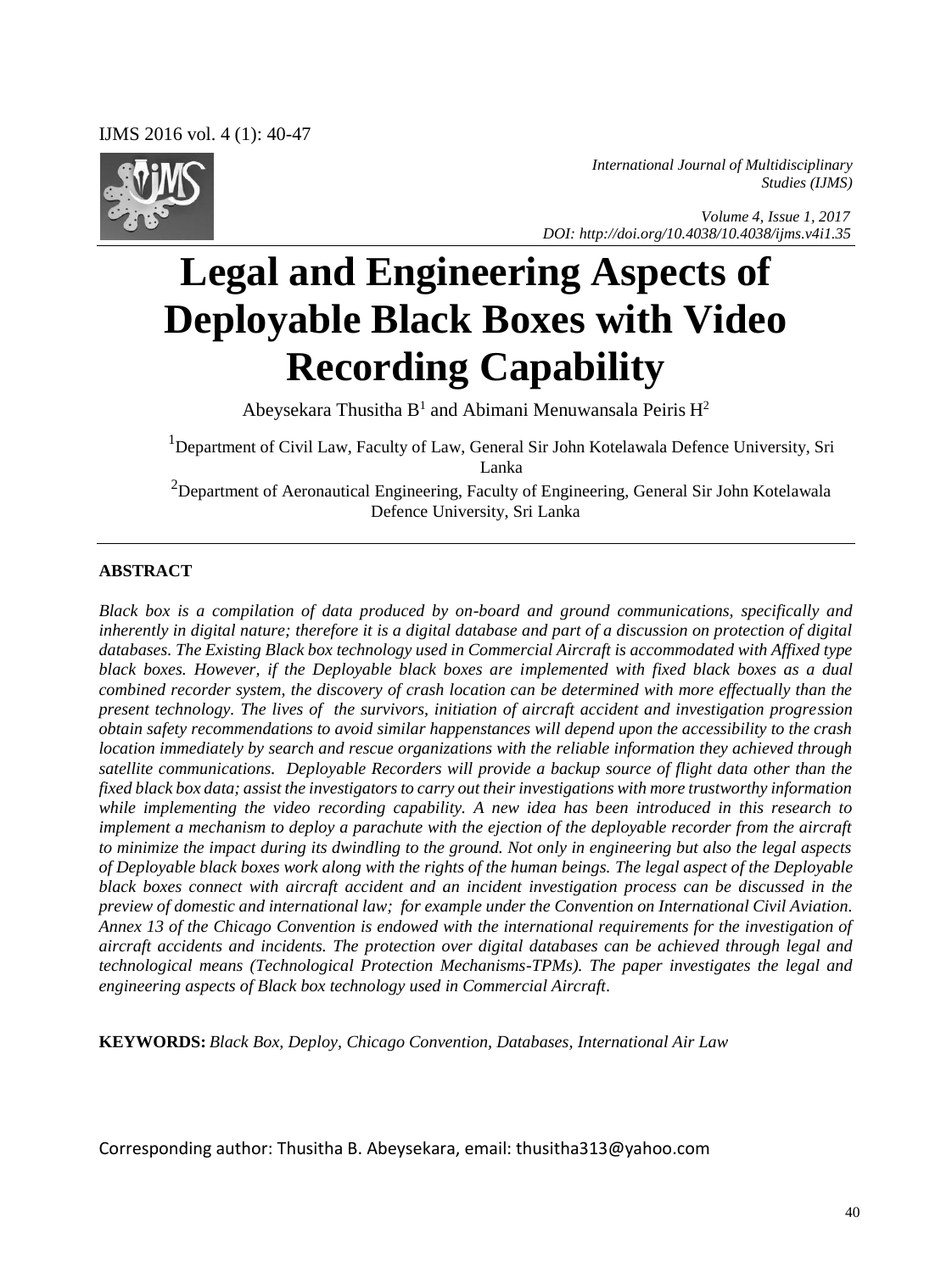#### **1. INTRODUCTION**

#### **Dialectical campaigning on engineering and law**

The law governs every aspects of human life. The law touches the human pulse and teeth of gear wheels. Therefore, it is not an accident to discuss the legal aspect of engineering or vice versa. Engineering ensures the smooth running of human life, while law keeps it on the right track. Aeronautical engineering is not only the subject which discusses the way of materials bring to the air, but also deals with responsibilities of transport passengers and goods, as well as equipment. International Air Law works with many aspects such as safety of passengers, responsibilities of transportation, airport regulations, air pollution, hijacking and areal warfare (Abeyratne, 2016). Therefore, the two subjects, law and engineering, work for the betterment of human being at large.

#### **Deployable Black boxes**

Black box is contructed with bright orange or bright yellow which is capable to withstand fire, loads and impacts during a crash. Presently, a fixed type of black boxes are used in commercial airliners, though it is recommended to implement a combined system of deployable black box and fixed type black box together, after aircraft accidents such as Malaysian Airlines MH 370, Air France 447, Adam Air KI 574. This reliable fixed type black box device is contains a FDR (Flight Data Recorder), CVR (Cockpit voice Recorder) and ULB (Under water Location Beacon).

In this design, the location beacons are directing the notification with a nominal operating frequency of 37.5 kHz throughout a particular duration. If the battery of the ULB is dead, it will not receive any signals. Therefore, the SAR (Search and Rescue) process should be accomplished with the co-relation of the battery duration. Deployable Recorders which is a combination of FDR, CVR and ELT

(Emergency Location Transmitter) were recommended for commercial aircrafts by Flight Safety Foundation, which is a technology used by some Military aircrafts. The ELT device, which is comprised in deployable black boxes can immediately send precise, relevant information through satellite communications to SAR organizations, to activate the search and rescue processes immediately to rescue the survivors at the crash site. Then the immediate aircraft accident and incident investigation process can commence.



**Figure 1.** Automatic Deployable Recorders, Photo courtesy goes to DRS Technologies, available at http://prov.in.ua /images/ users/ Image/ADFR.jpg igure Automatic Deployable Recorders, Figure courtesy goes to DRS Technologies, available at http://prov.in.ua/images/users/Image/ADFR.jpg



**Figure 2.** Automatic Deployable Recorders used by RAN S-70B-2 Seahawk Avalon, Photo courtesy goes to wikimedia, available at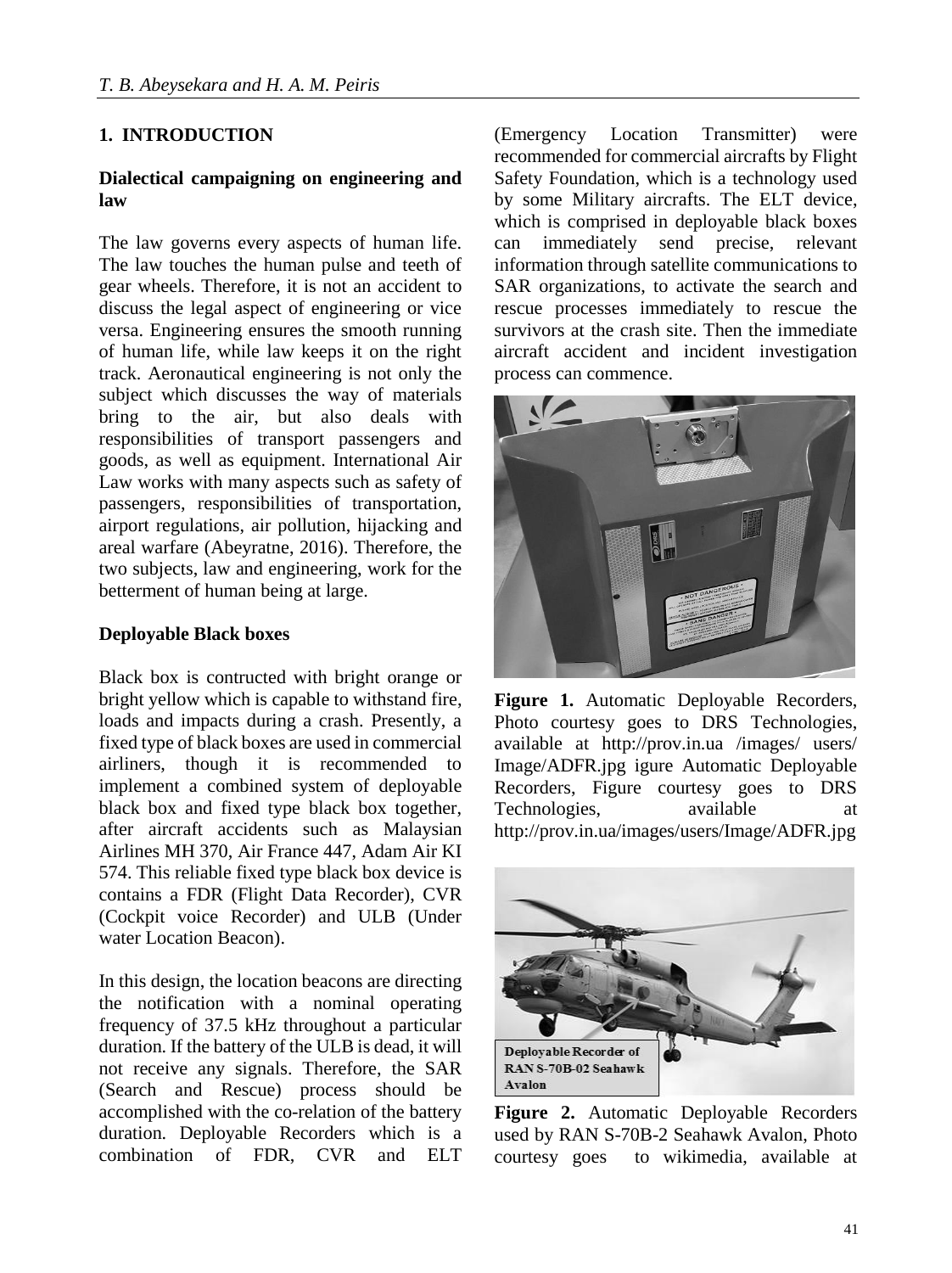https://upload.wikimedia.org/wikipedia/commo ns/thumb/1/1c/RAN\_S-70B 2\_Seahawk\_Avalon\_ 2011. jpg/440px-RAN\_S-70B-2\_Seahawk\_Avalon\_2011.jpg

The legal aspect of the above, especially aircraft accident and incident investigation process, can be discussed in the preview of the Convention on International Civil Aviation, signed in Chicago, on 7 December 1944 (Chicago Convention) and its Annex 13- Aircraft Accident and Incident Investigation. Annex 13 states that the objective of the investigation of an accident or incident is prevention. To work out this, the root causes of an aircraft accident or serious incident must be identified in order to prevent repeated occurrences. The identification of causal factors is best accomplished through a properly conducted investigation. Annex 13 of the Chicago Convention provides the international requirements for the investigation of aircraft accidents and incidents.

In turn, in engineering, the Deployable recorder is designed to release in advance the crash which is predetermined by several sensors. A predictable design for deployable recorders is associated with an airfoil profile which will provide a lifting force, as well as an aid for floating if it falls to some aquatic area. Unlike the the existing black box, if the deployable recorder system will originate into use as a combined system with fixed black box and deployable black box, the search and rescue process will be more convenient, time saving, cost saving, effective and efficient. In addition, relevant information will be transmitted to SAR authorities immediately when the deployable recorder is being ejected by satellite communication.

# **a. CVR**

The CVR records voice communications transmitted from or received in the airplane by radio, voice communications of flight crew members on the flight deck, voice communications of flight crew members on flight deck using the aircraft's interphone system, navigational aids or approach aids towards headset or speaker, voice communications of flight crew members using the passenger loudspeaker system, audio alerts and other ambient sounds in the cockpit through microphones inside the cockpit. An associated control unit is used for the process of preamplification before the audio signals transferred to the CVR. Approximately, the CVR records last 2 hours of audio data. Magnetic tape was the medium of recording in previously analogue recorders. Currently digitalized voice data are being recorded in memory chips in modern solid- state CVRs.

At this juncture, it is worth to keep in mind that the above points are highly sensitive topics in legal aspects of information. Widely this argument can be placed in Information Law which deals with the balancing process of public information and private information. If there is no public interest with the information then there is privacy. Recorded voice communications transmitted from or received in the airplane by radio, recorded voice communications of flight crew members on the flight deck, voice communications of flight crew members on flight deck using other means, voice communications of flight crew members using the passenger loudspeaker system or audio alerts and other ambient sounds in the cockpit through microphones inside the cockpit are part of information which can be considered as privacy issue relating to the flight crew member. Any member can claim his/her privacy right over the CVR information as it emits privacy concerns.

The right to privacy was coined in legal literature by Samuel Warren and Louis Brandeis in their essay published in the Harvard Law Review in 1890 (Millard, 2005), before being invented of powered aircraft by Wright Brothers. The privacy is a right which flies beyond the jurisdictions like aircraft. While the vast majority of countries in the world do not yet have data protection laws, a number of jurisdictions either have general privacy rights,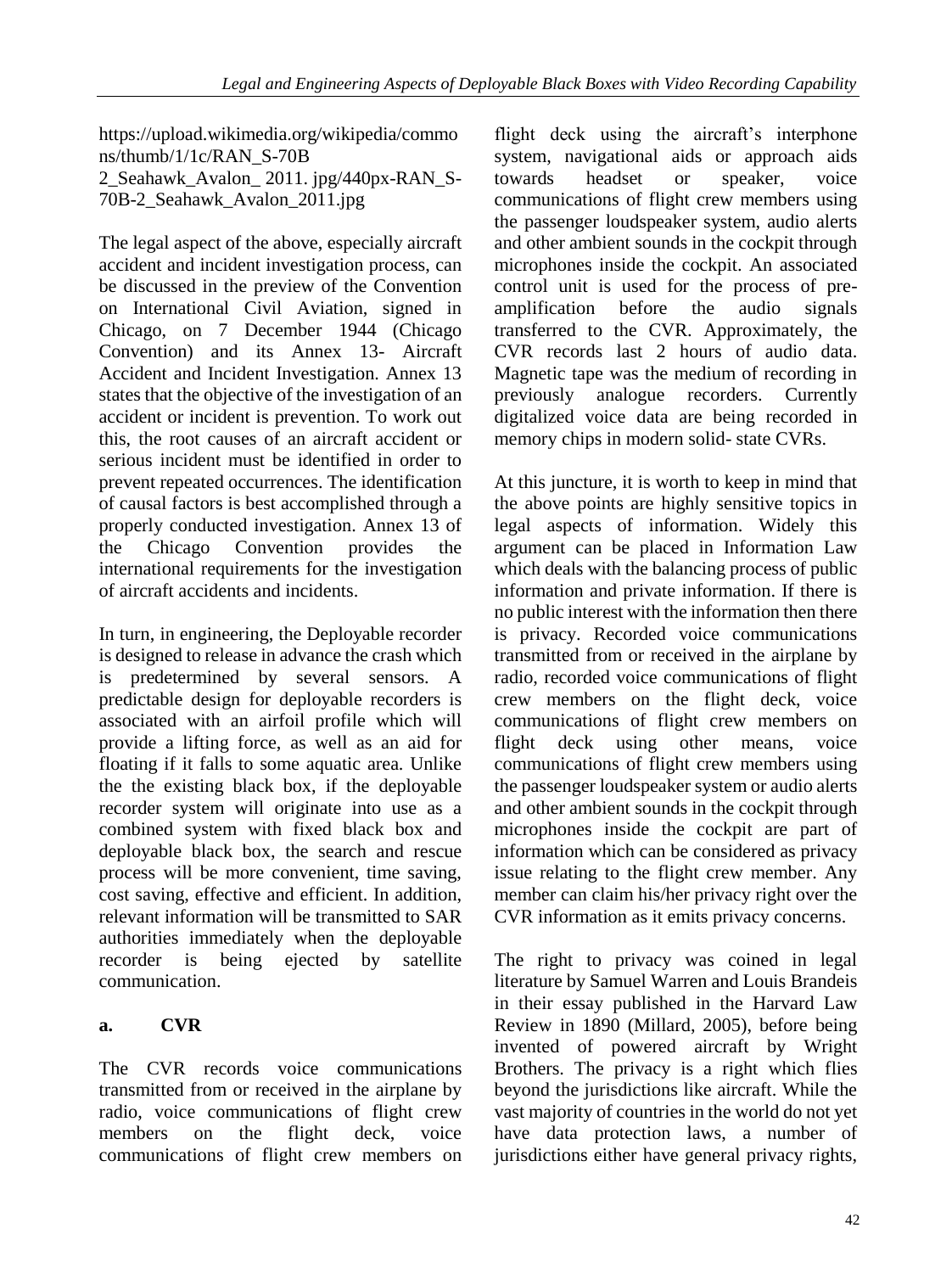sometime entrenched in a constitution, or have sector-specified privacy rules that have an impact on communications (Millard, 2005 p381).

## **b. FDR**

FDR is a design to record all readings of airspeed, altitude, and heading and the corresponding readings of the first pilot's instruments. Federal Aviation Administration (FAA) has minimum requirement to record 11 to 29 parameters in FDR in the commercial airlines depending on the size of the aircraft. 25 hours of data can be interpreted from a FDR of Deployable Black box. Formerly a magnetic tape was the medium that was used in FDRs as same as in the early CVRs. The technology is now being developed to adopt with memory chips in modern solid-state FDRs, in order to store digitalized information with less space and with a maximum storage.

## **c. ELT**

The Deployable Black Boxes includes with ELT device which provides the most important information to the SAR organizations to reach the crash location with no adjournment. ELT sends immediate information about tail number of the aircraft, country of origin, the separation location of the deployable recorder with the aircraft, and location of the deployable black box whether it is on water or land, excluding the location of ETOPS (Extended Range Operation with Two-Engine Airplanes) and polar routes to SAR organizations through COSPAS-SARSAT.

## **Video Recording in Black box**

If the system is enhanced to record the videos on cockpit area, an addition to the recording voice and flight data in the respective recorders, the investigations will be more convenient and less time consuming when investigating the cause of action. Image recorders record images of all flight crew work areas, including instruments and controls. If the cameras were installed inside the cockpit, loss of controls of instruments and display units, hijacking instances, pilot's stress and his decisions which are taken at an emergency can be recorded on the FDR which will lead to an immediate and consistent accident investigation. Video recorders are not installed in commercial airliners due to the pilots' privacy issues.

## **Fighter Seat Chute deployment Mechanism**

In Fighter aircraft when the pilot seat is ejected, due to the parachute deploys and parachute descent, the pilot may have injuries such as cervical fracture or strain, muscle sprains, cervical vertebrae dislocation, facial fractures, contusions, lacerations severe pain and hemorrhages. In the technology of the ACES II (The Advanced Concept Ejection Seat) which is used in fighter aircraft such as A-10, F-15 and F-16 will deploy the chutes according to the mode activation. This activation is independent from aircraft system and performed by environmental sensors which determine the airspeed and altitude conditions. Depending upon the ejection, recovery parachute or drogue chute is deployed according to the mode.

## **2. LITERATURE SURVEY**

## **Implementation of deployable recorders in commercial transport**

If the Deployable Recorders are accommodated with the affixed type of black boxes, this dual combined recorder system will enhance the efficiency of discovering the crash location immediately after an aircraft accident. P. Robert Austin (1999) conducted a study and revealed that, adopting the combined technology of Deployable recorders and fixed recorders to the aircraft structure could provide unrivaled survival information to the investigators.

Linda Werfelman (2009) also noted that implementation of deployable recorders of the currently existing data recording system of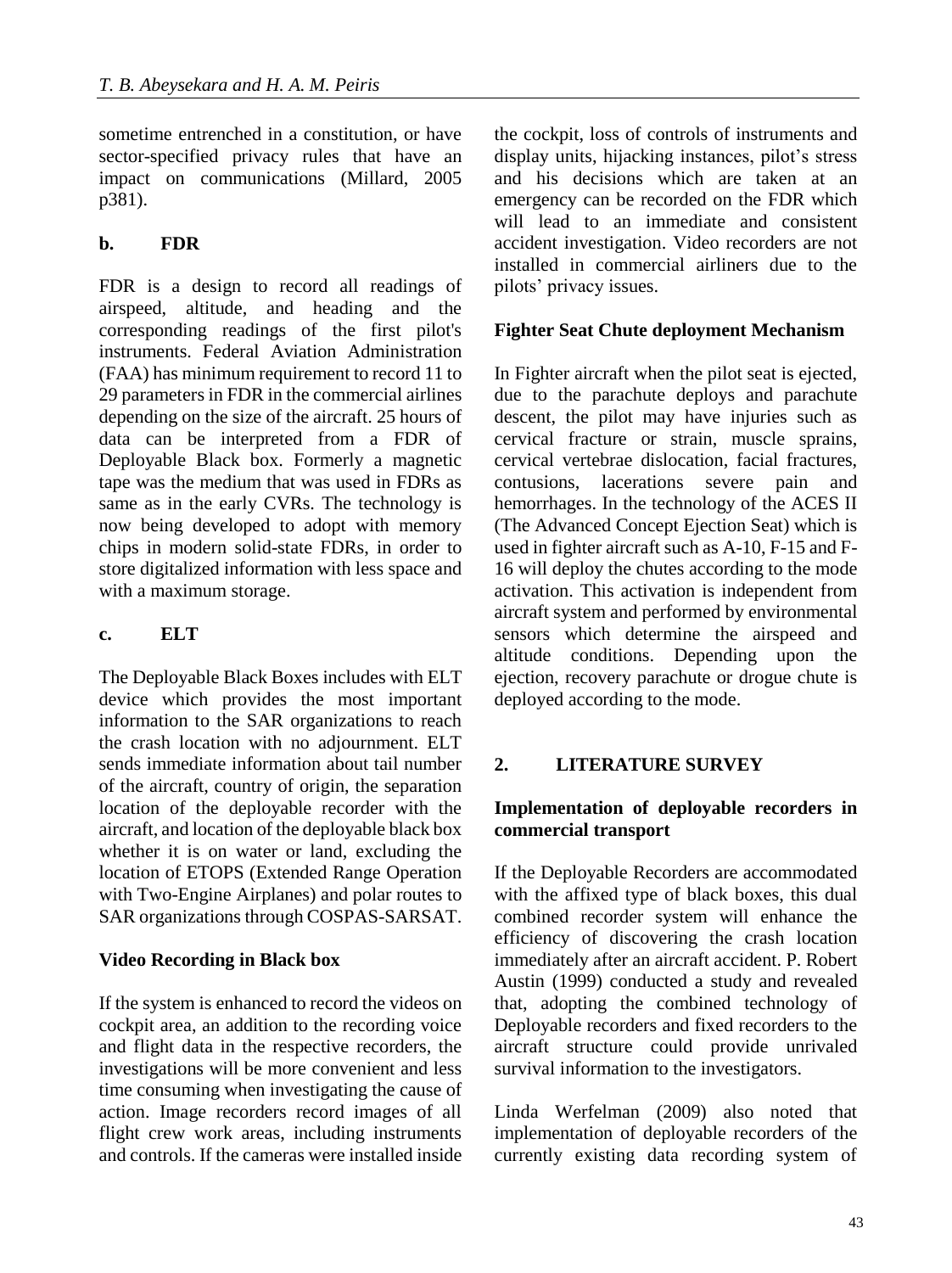aircraft and transmitting flight data to the ground stations would be the two alternatives that can be initiated in commercial aircraft to acquire the black box data for the accident investigations.

Designs of different types of recorders can be recognized as deployable recorders, image recorders and combined recorders, according to the fact sheet of the Australian Transport Safety Bureau (2014). This fact sheet suggests the significance of implementing automatic deployable recorder technology, which is already adopted in some military aircraft and image recorder capability to the commercial passenger aircraft during the occurrence of an aircraft accident.

LBlake van den Heuvel - DRS Technologies Canada Ltd. (2014) have presented from his study that automatic deployable flight recorders corresponding to fixed recorder in a Dual-Combi installation are intended to overcome challenges of remote location crashes which will contribute to recovery of full flight information. Also, he has suggested that automatic deployable recorders are designed to survive a crash in a contrast manner than affixed black box systems. A key way to prevent aircraft accidents can be achieved through deployable flight recorder systems. When the flight Information and voice data can be investigated immediately after a crash, the safety recommendations can be announced to preclude similar accidents and incidents. These stimulating ideas are strappingly strengthened by the Flight Safety Foundation (2014).

Bonsor, K. and Chandler, N. (2001) have mentioned in their study that NTSB is attempting to initiate the capability of video recording of cockpit inside the black box for years, as an improvement in the black box technology to investigate the crash scenario with more facts. Moreover, this study confirmed that, pilots refuse this decision, as it will violate their privacy and further state that available flight data is ample to carry out investigations.

## **3. RSEARCH METHODOLOGY**

The study is based on secondary data. The secondary data has been collected from various research articles on engineering and law and published PhD Thesis. Primary data has been collected from International Air Law Conventions such as Convention on International Civil Aviation, signed at Chicago (Chicago Convention) and The Geneva Conventions of 1949 and their Additional Protocols , its Annex 13- Aircraft Accident and Incident Investigation and Convention for The Suppression of Unlawful Acts Against the Safety of Civil Aviation, Signed at Montreal, on 23 September 1971(Montreal Convention 1971), European Union Directives such as Council Directive/Database 96/9 EC (OJ L 077/20), Legal Statutory instruments. As this is a research on legal aspect of an engineering component, a qualitative research approach is employed to lay down the arguments of the study. Therefore, this research was completed using the critical analysis method and qualitative method, both are widely used in legal research. Hence, Scientific method will be the theme line of the work. This refers to a standardized set of techniques for building scientific knowledge, which explain the building of valid observations, interpretation of results, and finally generalization of those results. The scientific method allows researchers to independently and impartially test pre-existing theories and prior findings, and subject them to open debate, modifications, or enhancements (Bhattacherjee, 2012).

## **4. RESULTS AND DISCUSSION**

## **If the deplorable black boxes deployed by manually by the pilot's decision**

The Deployable black boxes automatically eject with the activation of crash sensors with the suspicion occurrence of an accident. After releasing the black box, it will adopt a free flight and falls to the land or sea area. If the pilot is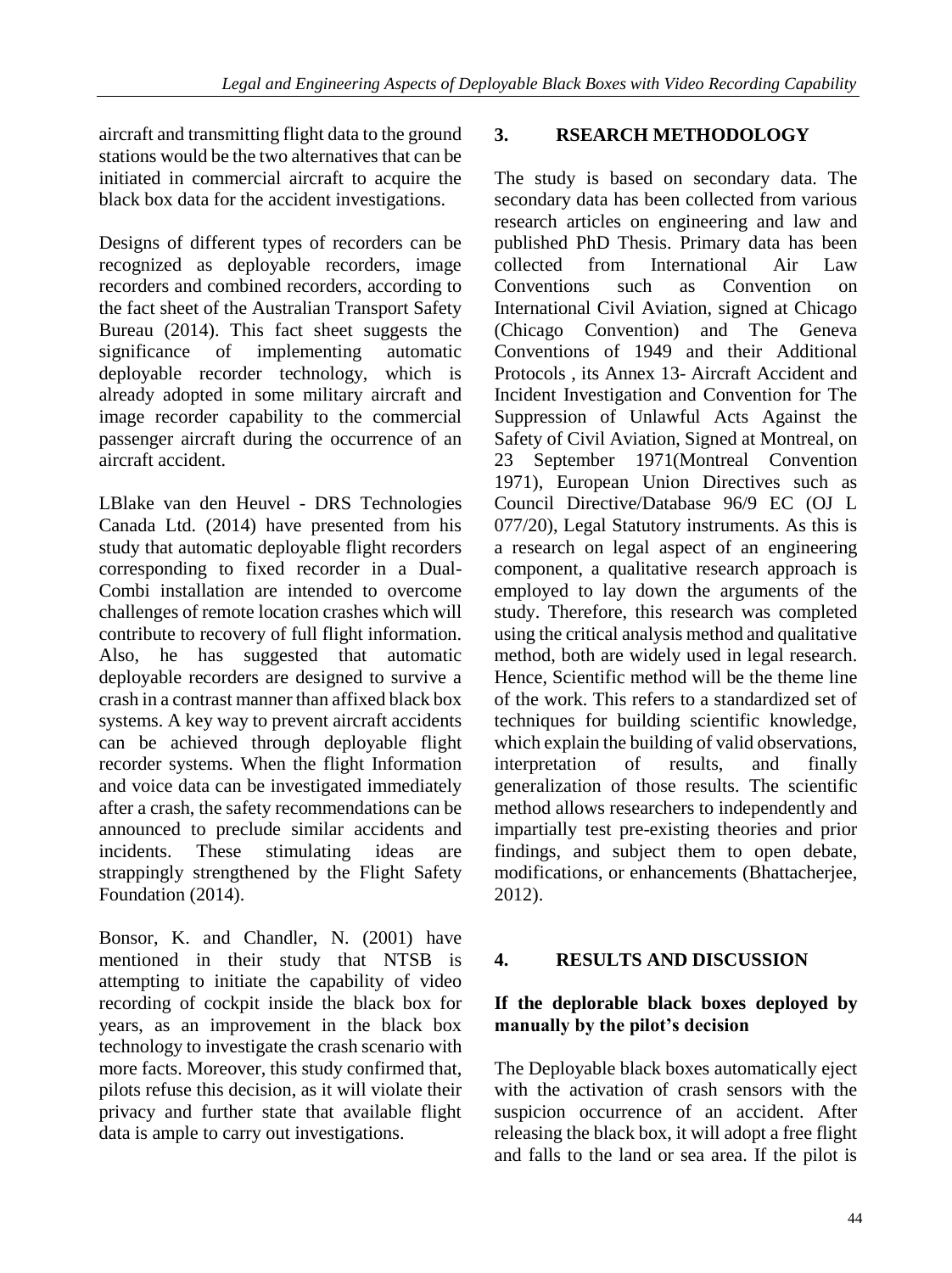permissible to take the decision of "when this ejection of the deplorable black box should be", it will be more precise and realistic, as the human brain is the most advanced and reliable device than the other machineries. If the pilot is unable to call to mind to take this decision with the anxious condition he is facing, then the deployable black box should be ejected automatically with the activation of the crash sensors.

#### **If the deployable black boxes deployed and the harm can cause to human being, any animal or for a property**

If the chute deployment mechanism is introduced to deployable black box technology which is currently using in fighter seat ejection mechanism in fighter jets, there may be a less injury or damage to human beings, animals, or property during an ejection. If there is a system to sense the environmental conditions such as altitude and airspeed, which is related to the deployable black box, the chute can be deployed immediately with the ejection of black box. This deployment mechanism will lead to cause a less destruction due to the colliding impact which the deployable black box can create during a dwindling.



**Figure 3.** Proposed Chute mechanism ought to implement in Deployable Recorders

*Law of war* provides the base for the legality of this point. International Humanitarian Law is "a set of rules which seek, for humanitarian reasons, to limit the effects of armed conflict. It protects persons who are not or are no longer participating in the hostilities and restricts the means and methods of warfare" (ICRC, 2004). Article 46 of the Hague Convention on Land Warfare of 18th October 1907 stipulates that private property must be respected and cannot be confiscated by a foreign power (Biehler, 2007).

Further, Rule 9 of the customary International Humanitarian Law study recalls that civilian objects are "all objects that are not military objectives," while Rule 10 recalls that civilian objects are protected against attack, "unless and for such time as they are military objectives." Those rules are applicable in international and non-international armed conflicts (Médecins Sans Frontières, 2016). Articles 12, 21 of Additional Protocol I of Geneva Conventions state that vehicle and other transport are protection concerns objects under International Humanitarian Law.

#### **Black box as a database**

Black box is a compilation of data specifically and inherently in digital nature; therefore it is a digital database. Consequently the database protection is a main legal concern relating to the legal nature of information in the black box. Protection of digital databases can be divided into two separate parts; namely, legal protections and technological protection measures (TPM) (Abeysekara, 2013). 'Database' is a term with no precise definition, and this is certainly the case in the digital context where the black box correctly fixes. As D Lanzotti and D Ferguson state: "a database may be described as an organized collection of data, which is probably, but not necessarily, electronic in nature" (2006). Article 1(2) of Council Directive 96/9 EC (OJ L 077/20) defines that a database is also a "collection of independent works, data or other materials that are arranged in a systematic or methodical way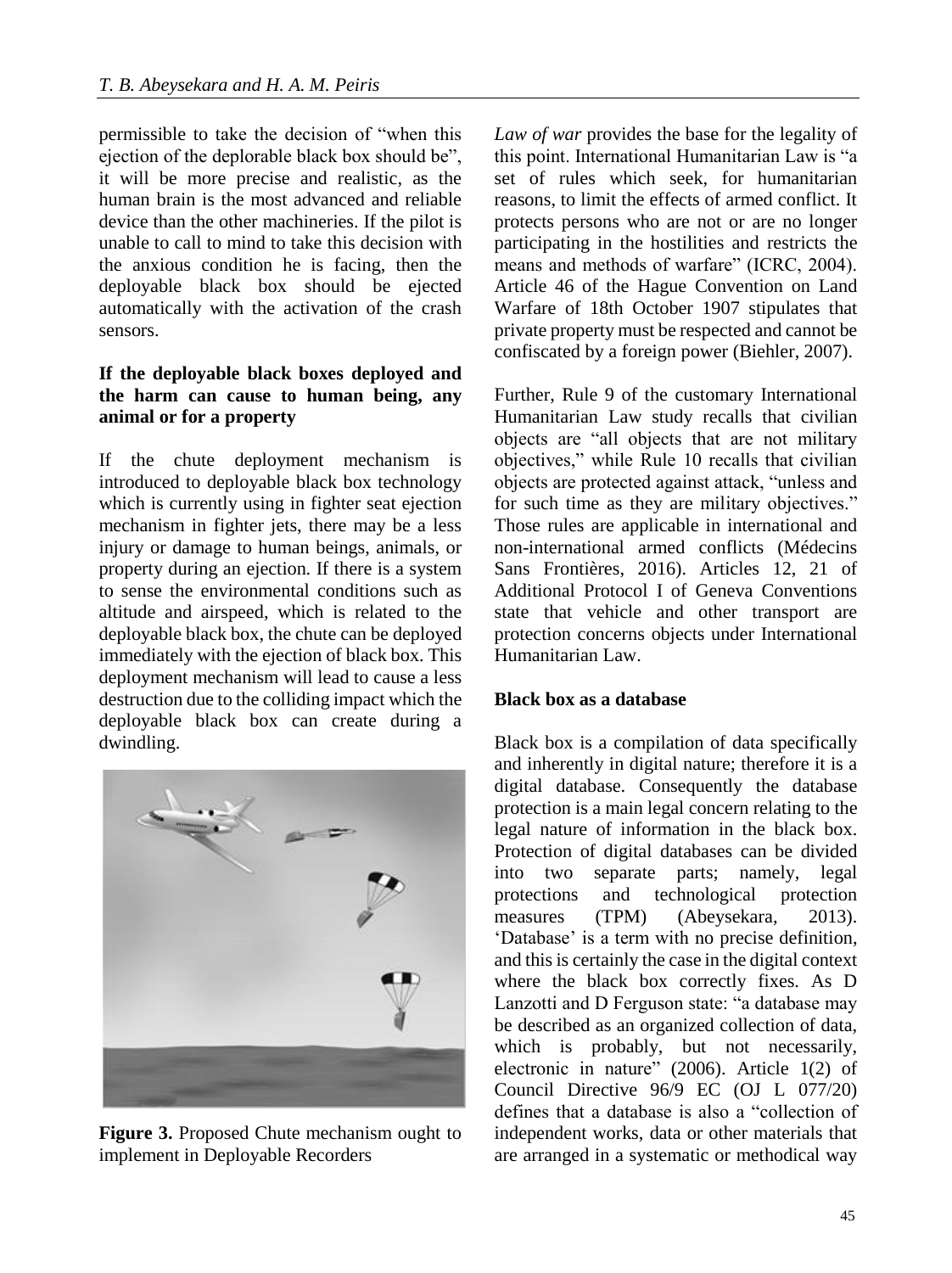and are individually accessible by electronic or other means". In terms of legal protection it is worth to identify the nature of investment in digital databases and to provide protection for the same. The investment in digital databases can be financial or non-financial or both (Abeysekara, 2013). Investment in databases is a reference to the ways in which data is collected, verified, classified and presented in databases. The current legal framework for digital databases are made up of copyright law (for example Copyright, Patents and Designs Act 1988 sections 3(1)(d), 3A), contract law (for example Council Directive 96/9 EC (OJ L 077/20) section 3), sui generis right protection (for example Council Directive 96/9 EC (OJ L 077/20) chapter II) and unfair competition law or misappropriation (for example Council Directive 96/9 EC (OJ L 077/20) section 13). Arguably, these legal regimes provide protection for investment in database creation.

# **5. CONCLUSION/ FUTURE WORK**

SAR organizations require the essential information to take part in the search and rescue process as soon as possible after an aircraft accident encountered. The amount of survivals, commencing of aircraft accident and investigation process and to acquaint with safety recommendations to avoid similar coincidences will depend upon the accessibility to crash area same time as the investigation of the black box. While implementing a combined system of the fixed black box and a deployable black box SAR organizations and aircraft accident and investigators will be able to commence their duties without any delay as ELT provides the reliable information about the occurred incident via a satellite announcement. And also in a case where, if the permanently fixed black box is being damaged and the process of data recovery is unreachable, the deployable recorders will provide a backup source of evidence which will give hope for the investigators to continue with their responsibility. This research concludes while introducing a new technique to eject the

deployable recorders to trace ground with less impact. This is suggested with the mechanism by deploying a parachute at the same time of ejecting the recorder. Another idea recommended is to encounter a manual deploying operating system which can be activated by the pilot, when discharging the deployable recorder. When the pilot is unable to recall to make this decision, then the automatic system should be triggered to eject the deployable black box.

Legal aspects of investigation mainly focus on the provisions of the Annex 13 to the Convention on International Civil Aviation. Its Chapter 3 stipulates the protection of evidence and the responsibility of the State of Occurrence for the custody and removal of the aircraft. The Annex further defines how the State must handle requests for participation in the investigation from other States.

# **REFERENCES**

ABEYRATNE R. Rulemaking in Air Transport: a Deconstructive Analysis. Cham, Springer. 2016; 97-99.

ABEYSEKARA TB. A Proposal for the Protection of Digital Databases in Sri Lanka (PhD Thesis, University of Exeter-UK 2013) available at <https://ore.exeter.ac.uk /repository/handle/10871/14172> . Accessed: 27 November 2016.

AUSTIN P ROBERT. National Transportation Safety Board, International Transportation Safety Association 1999, 'The Use of Deployable Flight Recorders in Dual Combi Recorder Installations', Transportation Recording: 2000 and beyond. International Symposium on Transportation Recorders, NTSB, Arlington, Virginia.

BHATTACHERJEE A. Social Science Research: Principles, Methods, and Practices. Textbooks Collection. Book 3. 5. 2012.